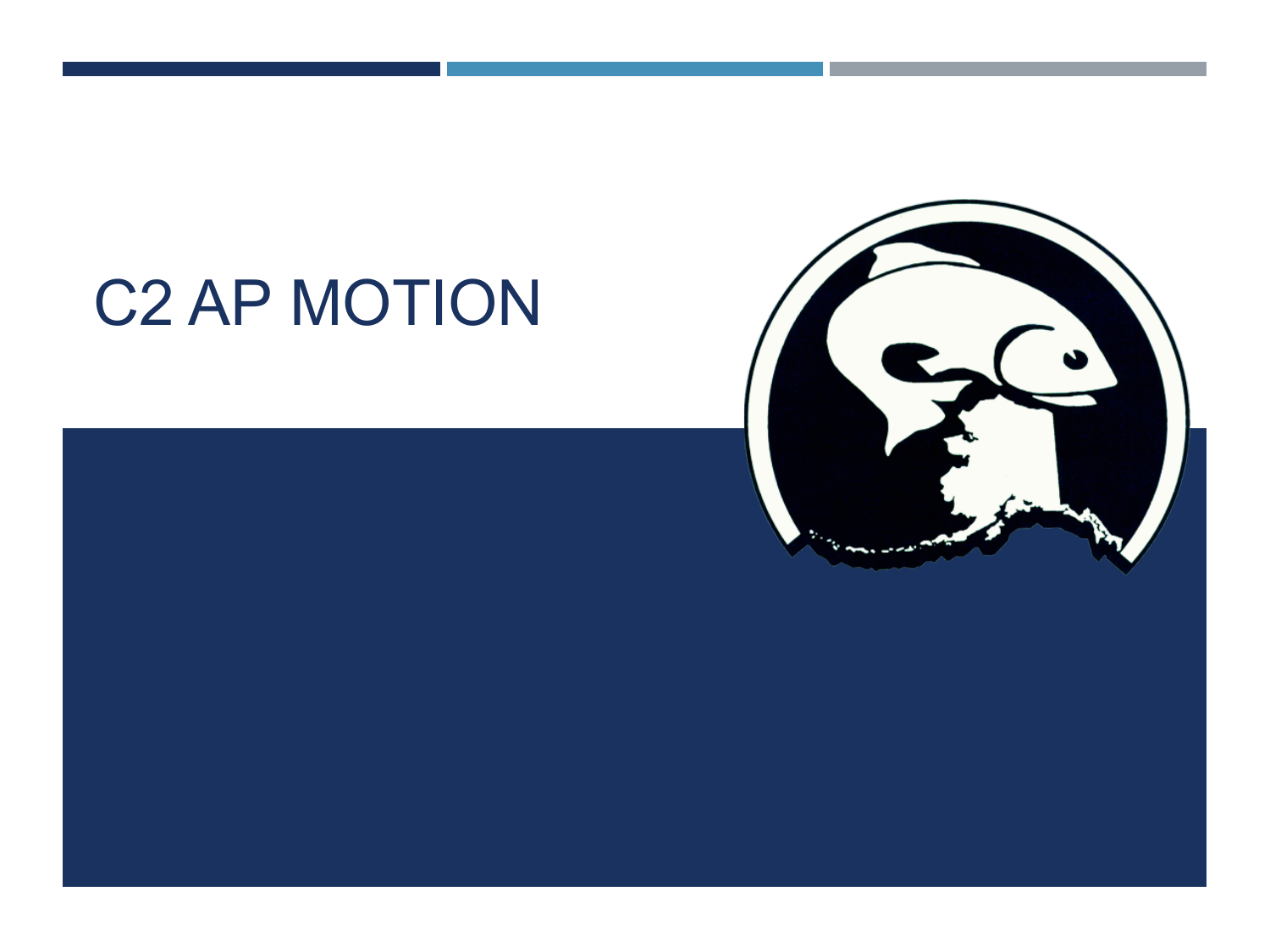## C2 MOTION 1 SLIDE 1 OF 4

#### **Motion 1**

**The Advisory Panel recommends the Council select Alternative 4 as the Preferred Alternative at Final Action.**

**Alternative 1:** No Action

**Alternative 2:** A 3X2 look-up table with PSC limits that range from current PSC limit to 20% below current limit. PSC limit is determined annually based on the most recent survey values from the most recent year available.

|                                                     |                            | <b>EBS shelf trawl survey index (t)</b> |                     |
|-----------------------------------------------------|----------------------------|-----------------------------------------|---------------------|
|                                                     |                            | <b>Low</b>                              | <b>High</b>         |
|                                                     |                            | $<$ 450,000                             | $\geq 150,000$      |
|                                                     | High                       | $1,571 \text{ mt}$                      | 1,745 mt            |
| <b>IPHC</b> setline                                 | $\geq 11,000$              | (10% below current)                     | (current limit)     |
| survey index in<br><del>Area 4ABCDE</del><br>(WPUE) | <b>Medium</b><br>$8,000 -$ | 1,483 mt<br>(15% below current)         | 1,571 mt            |
|                                                     | 10,999                     |                                         | (10% below current) |
|                                                     | $\mathbf{Law}$             | 1,396 mt                                | 1,483 mt            |
|                                                     | $\leq 8,000$               | (20% below current)                     | (15% below current) |

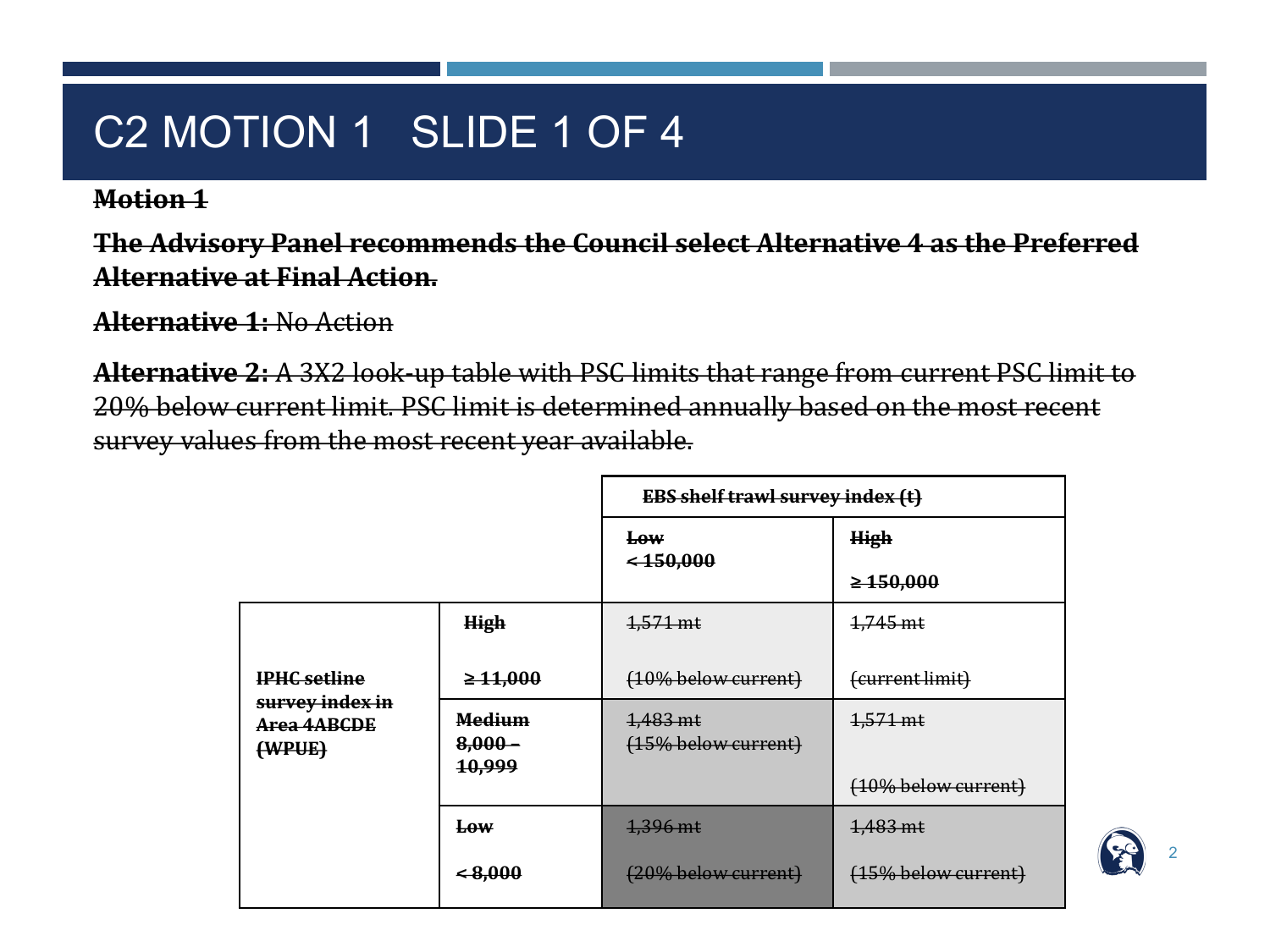#### C2 MOTION 1 SLIDE 2 OF 4

**Alternative 3**: A 4X2 look-up table with PSC limits that range from 15% above current PSC limit to 30% below current limit. PSC limit is determined annually based on the most recent survey values from the most recent year available.

|                            |                  | <b>EBS shelf trawl survey index (t)</b> |                         |
|----------------------------|------------------|-----------------------------------------|-------------------------|
|                            |                  | Low                                     | <b>High</b>             |
|                            |                  |                                         |                         |
|                            |                  |                                         |                         |
|                            |                  | $-150,000$                              | $\geq 150,000$          |
| <b>IPHC setline survey</b> | High             | 1.745 mt                                | $2,007 \text{ m}$ t     |
| index in Area 4ABCDE       | $\geq 11,000$    | (current limit)                         | (15% above current)     |
| (WPUE)                     | Medium-          | 1.396 mt                                | 1.745 mt                |
|                            | $8,000 - 10,999$ | (20% below current)                     | <b>(</b> Current limit) |
|                            | <b>Low</b>       | 1.309 mt                                | 1.396 mt                |
|                            |                  | (25% below current)                     | (20% below current)     |
|                            | 6.000-7.999      |                                         |                         |
|                            | Very Low         | $1,222$ mt                              | 1.309 mt                |
|                            | $\leq 6,000$     | (30% below current)                     | $(25\%$ below current)  |
|                            |                  |                                         |                         |

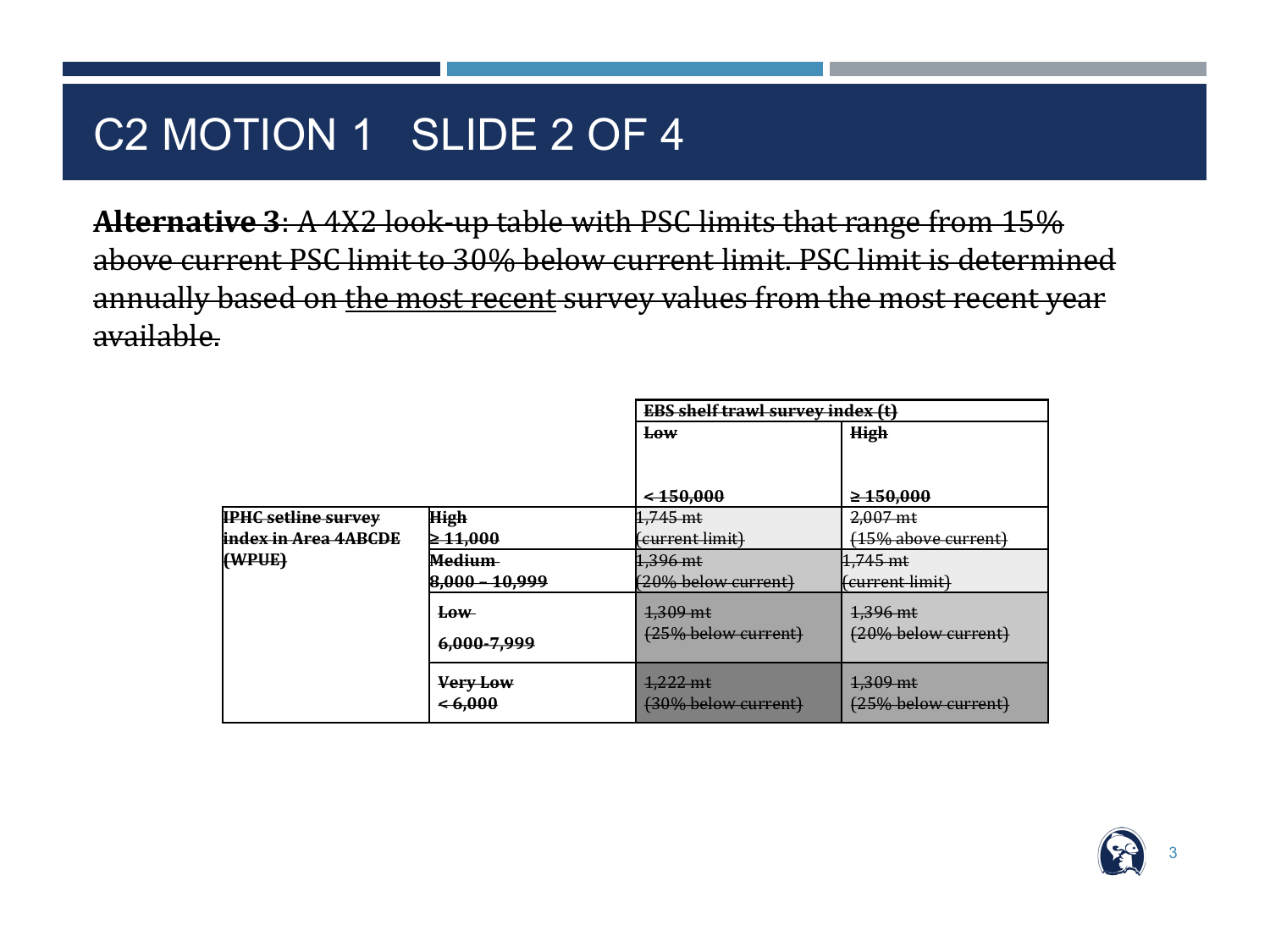#### C2 MOTION 1 SLIDE 3 OF 4

**Alternative 4 PPA:** A 4X2 look-up table with PSC limits that range from current PSC limit to 45% below current limit. PSC limit is determined annually based on the most recent survey values.

|                            |                | <b>EBS shelf trawl survey index (t)</b> |                     |
|----------------------------|----------------|-----------------------------------------|---------------------|
|                            |                | ⊞⊕w                                     | <b>High</b>         |
|                            |                | <del>&lt; 150,000</del>                 | $\geq 150,000$      |
| <b>IPHC setline survey</b> | High           | $1,396$ mt                              | $1,745$ mt          |
| index in Area 4ABCDE       | $\geq 11,000$  | (20% below current)                     | ( $current$ limit)  |
| (WPUE)                     | <b>Medium</b>  | $1,222$ mt                              | 1,396 mt            |
|                            | 8,000 - 10,999 | <del>(30% below current)</del>          | (20% below current) |
|                            | ⊩թw            | $1,047$ mt                              | $1,222$ mt          |
|                            | 6,000-7,999    | (40% below current)                     | (30% below current) |
|                            | Very Low       | 960 mt                                  | $1,047$ mt          |
|                            | $-6,000$       | (45% below current)                     | (40% below current) |

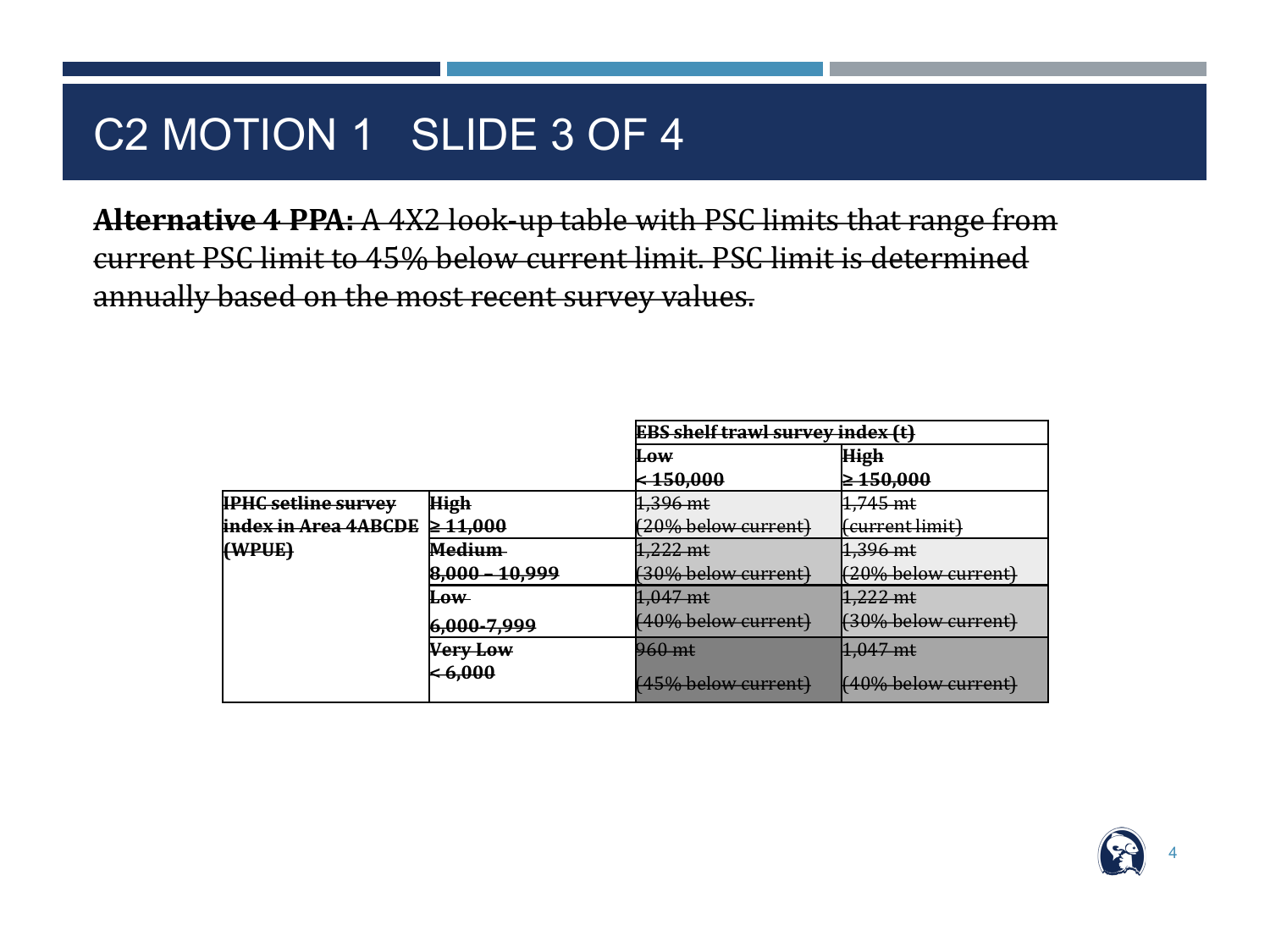## C2 MOTION 1 SLIDE 4 OF 4

#### **Options (May apply to all action alternatives):**

Option 1: PSC limit is determined using a 3-year rolling average of survey index values instead of the most recent survey value.

Option 2: In the first year of implementation, the PSC limit varies no more than (suboptions i: 10% or ii: 15%) per year from the status quo limit (1,745 mt).

Option 3: Establish an annual limit of (suboptions: i: 80% or ii: 90%) of the PSC limit generated by the look-up table. In 3 of 7 years, the A80 sector may exceed the annual limit up to the PSC limit generated by the look-up table. If the A80 sector has exceeded the annual limit in 3 of the past 7 years, then (suboptions: 80% or 90%) of the PSC limit generated by the look-up table the annual limit is a hard cap for the following year.

Option 4 (mutually exclusive with Options 2 and 3): PSC unused in one year may roll to the following year to increase the PSC limit generated by the lookup table up to 20%. Any PSC savings in excess of 20% would stay in the water.

*Motion failed 9-11*